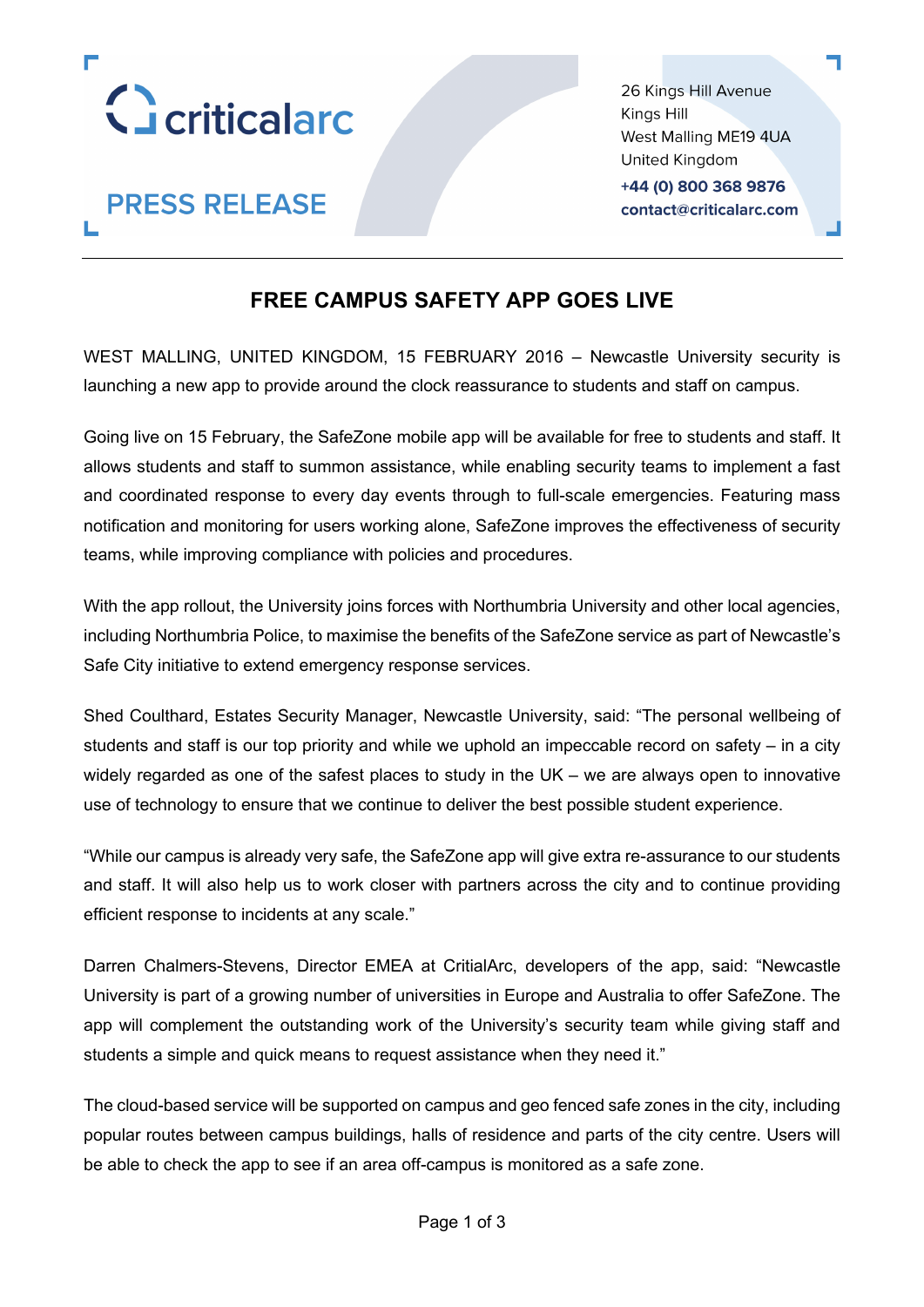

26 Kings Hill Avenue Kings Hill West Malling ME19 4UA United Kingdom +44 (0) 800 368 9876 contact@criticalarc.com

**PRESS RELEASE** 

SafeZone is available to download at http://www.safezoneapp.com/ For more information, please contact Shed Coulthard, Estates Security Manager, Newcastle University shed.coulthard@newcastle.ac.uk

**—Ends—**

## **About CriticalArc**

A global technology innovator, CriticalArc designs and delivers the distributed command and control solution, SafeZone™, which is revolutionising the way organisations manage security operations. Deployed in hours, SafeZone combines complete situational awareness with the mobile control needed for an efficient and coordinated response to incidents from every-day processes and events through to full-scale emergencies.

Headquartered in Australia, CriticalArc has offices and operations in Asia-Pacific, Europe, North America and Middle East.

#### **Social media**

Facebook: https://www.facebook.com/safezoneapp LinkedIn: https://www.linkedin.com/company/criticalarc

## **About Newcastle University**

- A Russell Group University with more than 23,000 students
- Ranked in the top 1% of universities in the world (QS World University Rankings 2014)
- Ranked 16th in the UK for global research power (REF 2014)
- Ranked 10th overall in the UK and 3rd for quality of staff/lecturers in the Times Higher Education Student Experience Survey 2015
- Winner: Outstanding Leadership and Management Team and Outstanding Procurement Team, Times Higher Leadership and Management Awards 2015
- Ranked joint 6th in the UK in the 2015 National Student Survey for student satisfaction
- Ranked 1st in the UK for Computing Science research impact, 3rd in the UK for Civil Engineering research power and 11th in the UK for Mathematical Sciences research (REF 2014)
- Ranked 8th in the UK for Medical and Life Sciences research quality (REF 2014)
- Ranked 3rd in the UK for English, and in the top 12 for Geography, Architecture and Planning, and Cultural and Media Studies research quality (REF 2014)
- Engineering and Physical Sciences Research Council (EPSRC) top 20 strategic partner
- 94% of its students are in a job or further training within six months of graduating
- World-class reputation for research excellence with specific expertise in ageing, sustainability and social renewal
- The first UK university to establish a fully owned international branch campus for medicine at its NUMed Campus in Malaysia which opened in 2011
- It has a campus in London opening in 2015 and a collaboration with Singapore Institute of